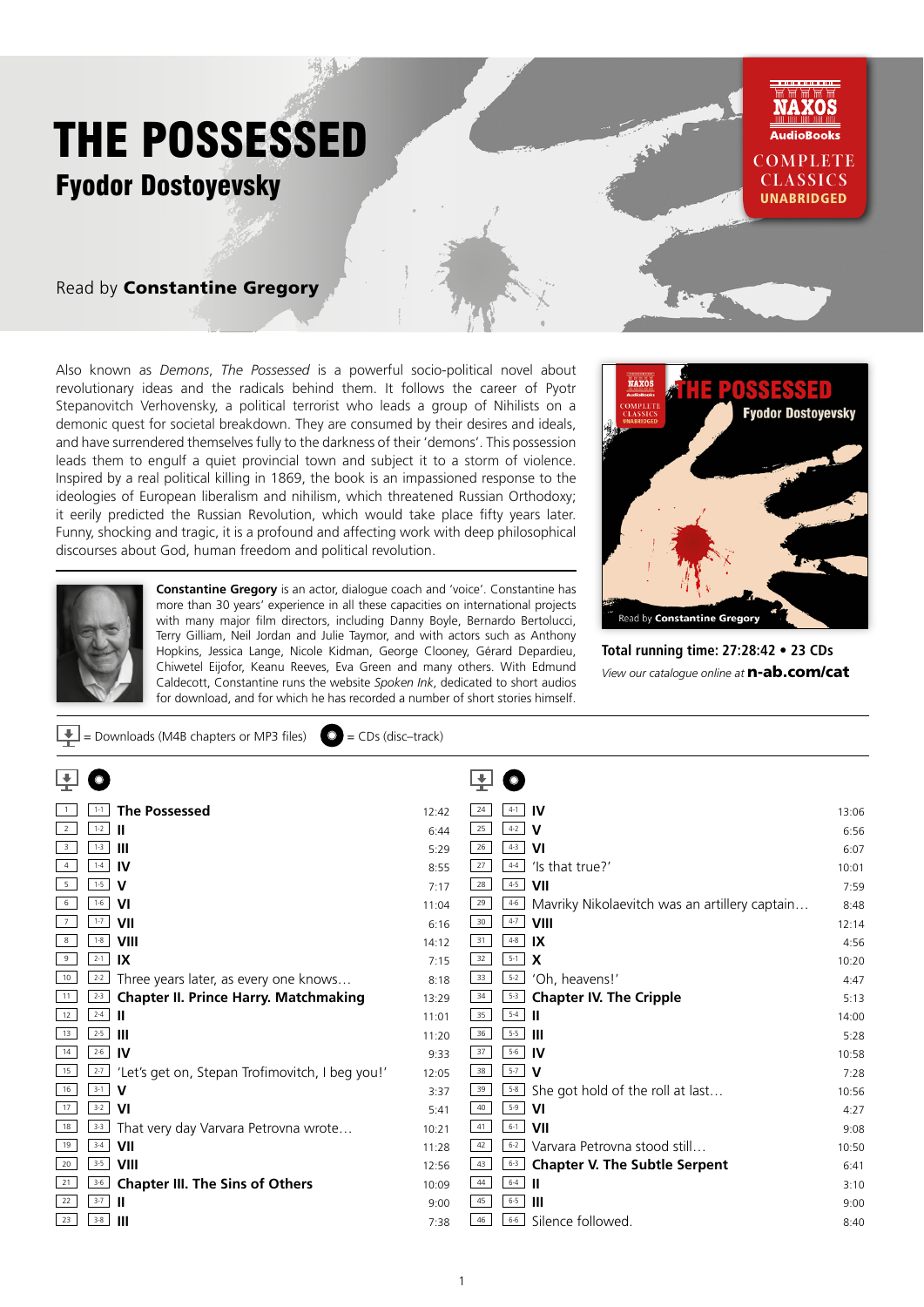|            |                    |                                                                                                     |                | $\pm$        |             |                                                                                         |                |
|------------|--------------------|-----------------------------------------------------------------------------------------------------|----------------|--------------|-------------|-----------------------------------------------------------------------------------------|----------------|
| 47         | $6-7$ IV           |                                                                                                     | 13:34          | 108          | $15-4$      |                                                                                         | 6:43           |
| 48         |                    | <sup>68</sup> 'All that is nonsensical allegory,'                                                   | 7:39           | 109          | $15-5$      |                                                                                         | 8:04           |
| 49         | $6-9$ V            |                                                                                                     | 5:16           | 110          |             | <sup>15-6</sup> 'As for me, I am quite at rest'                                         | 13:50          |
| 50         |                    | [7-1] Nikolay Vsyevolodovitch was already                                                           | 7:17           | 111          |             | <b>DEALLISH: Part III. Chapter I. The Fete - First Part</b>                             | 6:50           |
| 51         | $7-2$ VI           |                                                                                                     | 10:08          | 112          | $16-2$      |                                                                                         | 10:34          |
| 52         |                    | $\boxed{73}$ The speaker suddenly broke off                                                         | 14:28          | 113          |             | $\boxed{16-3}$ As soon as these savages entered the hall                                | 7:04           |
| 53         | $74$ VII           |                                                                                                     | 8:37           | 114          |             | $\lfloor$ <sup>16-4</sup> As they walked to their seats                                 | 14:02          |
| 54         |                    | 7-5 At that point Nikolay Vsyevolodovitch                                                           | 10:47          | 115          | $16-5$      |                                                                                         | 9:14           |
| 55         |                    | $7-6$ VIII                                                                                          | 8:48           | 116          |             | $\boxed{16-6}$ Of course it did not end without trouble                                 | 7:49           |
| 56<br>57   | $8-1$              | <b>DETE:</b> Part II. Chapter I. Night                                                              | 11:32          | 117          | $16-7$ IV   |                                                                                         | 13:12          |
| 58         | $8-2$              |                                                                                                     | 9:47           | 118<br>119   |             | $17-1$ 'Ladies and gentlemen,'                                                          | 4:38           |
| 59         |                    | $\boxed{\frac{8\cdot3}{}}$ He really was speaking in earnest                                        | 11:33          | 120          | $17-3$      | $\boxed{17-2}$ Chapter II. The End of the Fete                                          | 6:43           |
| 60         | $8-4$ IV           |                                                                                                     | 12:32<br>7:27  | 121          |             | 17-4 'Ah, don't speak of it!'                                                           | 9:55<br>11:31  |
| 61         | $8-5$ V            |                                                                                                     | 7:45           | 122          | $17-5$      |                                                                                         | 13:18          |
| 62         |                    | 86 'I understand shooting oneself, of course,'                                                      | 8:15           | 123          |             | $\boxed{17-6}$ At last the 'literary quadrille' began.                                  | 13:37          |
| 63         | $8-7$ VI           |                                                                                                     | 12:33          | $124$        | $17-7$ IV   |                                                                                         | 13:47          |
| 64         |                    | $\boxed{9-1}$ Stavrogin waited a moment and then began.                                             | 4:49           | 125          |             | <b>18-1</b> Chapter III. A Romance Ended                                                | 14:03          |
| 65         | $9-2$ VII          |                                                                                                     | 9:56           | 126          | $18-2$      |                                                                                         | 8:03           |
| 66         |                    | $\boxed{93}$ 'I don't agree that you've not altered anything,' 13:19                                |                | 127          |             | <sup>18-3</sup> 'If you've come in a racing droshky'                                    | 7:58           |
| 67         |                    | <b>94 Chapter II. Night (continued)</b>                                                             | 9:07           | $128$        | $18-4$      |                                                                                         | 7:05           |
| 68         | $9-5$              |                                                                                                     | 14:17          | 129          |             | [18-5] But it would be strange to describe                                              | 9:13           |
| 69         |                    | $\boxed{9.6}$ The captain heaved                                                                    | 12:02          | 130          |             | <sup>186</sup> Chapter IV. The Final Decision                                           | 10:35          |
| 70         | $10-1$             |                                                                                                     | 7:15           | 131          |             | 18-7 He pulled out of his pocket                                                        | 12:17          |
| 71         |                    | $\boxed{10-2}$ 'Don't be afraid, and don't be uneasy,'                                              | 9:37           | 132          | $18-8$      |                                                                                         | 4:11           |
| 72         | $10-3$ IV          |                                                                                                     | 6:45           | 133          |             | 19-1 Absorbed in his sensations                                                         | 6:03           |
| 73         |                    | 10-4 Chapter III. The Duel                                                                          | 5:45           | 134          | $19-2$      |                                                                                         | 14:20          |
| 74         | $10-5$             |                                                                                                     | 11:07          | 135          | $19-3$ IV   |                                                                                         | 4:45           |
| 75         | $10-6$ $  $        |                                                                                                     | 3:08           | 136          |             | <b>L19-4</b> Chapter V. A Woman Traveller                                               | 11:34          |
| 76         | $10-7$ IV          |                                                                                                     | 8:29           | 137          |             | <sup>19-5</sup> 'Marie you know you are very tired'                                     | 10:44          |
| 77         |                    | <b>10-8</b> Chapter IV. All in Expectation                                                          | 13:01          | 138          | $19-6$      |                                                                                         | 14:51          |
| 78         |                    | 10-9 Yulia Mihailovna was flattered                                                                 | 8:04           | 139          | $19-7$      |                                                                                         | 11:40          |
| 79         | $11-1$             |                                                                                                     | 10:19          | 140          | $20-1$ IV   |                                                                                         | 7:06           |
| 80         | $11-2$             |                                                                                                     | 8:02           | 141          | $20-2$ V    |                                                                                         | 3:19           |
| 81<br>82   |                    | [11-3] In spite of the rather elevated style<br><sup>11-4</sup> 'But he says such dreadful things,' | 7:16           | 142<br>$143$ | $20-3$ VI   | [204] Chapter VI. A Night of Many Difficulties                                          | 12:20          |
| 83         | $11-5$             | Chapter V. On the Eve of the Fete                                                                   | 9:11           | 144          | $20-5$      | Pyotr Stepanovitch was furious                                                          | 10:08          |
| 84         | $11-6$             | But there were pranks of a certain character                                                        | 8:59<br>9:53   | 145          | $20-6$      | Ш                                                                                       | 13:29<br>10:48 |
| 85         | $11-7$             |                                                                                                     | 11:37          | 146          | $20-7$      | Pyotr Stepanovitch was much excited                                                     | 14:19          |
| 86         | $12-1$             | Merry and greedily inquisitive eyes                                                                 | 12:57          | 147          | $21-1$      | 'I, Alexey Kirillov,'                                                                   | 13:31          |
| 87         | $12-2$             |                                                                                                     | 8:26           | 148          | $21-2$ $  $ |                                                                                         | 8:24           |
| 88         |                    | $12-3$ 'That was not it'                                                                            | 11:02          | 149          | $21-3$      | Chapter VII. Stepan Trofimovitch's Last                                                 | 6:29           |
| 89         | $12-4$             | <b>Chapter VI. Pyotr Stepanovitch</b>                                                               | 7:03           | 150          | $21-4$      | He started all over with terror                                                         | 12:49          |
| 90         | $12-5$             |                                                                                                     | 9:20           | 151          | $21-5$      | He filled the wineglass                                                                 | 13:11          |
| 91         | $12-6$             |                                                                                                     | 9:50           | 152          | $21-6$      |                                                                                         | 8:52           |
| 92         | $12-7$             | Lembke looked intently at Pyotr Stepanovitch.                                                       | 14:32          | 153          | $21-7$      | Stepan Trofimovitch looked almost reproachfully                                         | 10:27          |
| 93         | $13-1$ IV          |                                                                                                     | 10:15          | 154          | $22-1$      | The two days that followed                                                              | 10:52          |
| 94         | $13-2$ <b>V</b>    |                                                                                                     | 7:22           | 155          | $22-2$      |                                                                                         | 11:11          |
| 95         |                    | <sup>13-3</sup> 'This boor,' thought Karmazinov                                                     | 9:01           | 156          | $22-3$      | 'The fool!'                                                                             | 12:24          |
| 96         | $13-4$ VI          |                                                                                                     | 14:53          | 157          | $22-4$      | <b>Chapter VIII. Conclusion</b>                                                         | 9:48           |
| 97         | $13-5$ VII         |                                                                                                     | 14:52          | 158          | $22-5$      | But to return to Lyamshin                                                               | 8:16           |
| 98         | $13-6$             | <b>Chapter VII. A Meeting Amongst Our Own</b>                                                       | 14:06          | 159          | $22-6$      | Tolkatchenko, who was arrested                                                          | 13:17          |
| 99         | $14-1$             |                                                                                                     | 14:48          | 160          | $22-7$      | Appendix                                                                                | 7:11           |
| 100        | $14-2$             | The girl-student got up.                                                                            | 10:46          | 161          | $23-1$      | After the first greetings                                                               | 7:11           |
| 101        | $14-3$             | 'Excuse me,' said the lame man                                                                      | 15:00          | 162          | $23-2$      | Tikhon gave him a questioning look.                                                     | 9:22           |
| 102<br>103 | $14 - 4$<br>$14-5$ | <b>Chapter VIII. Ivan the Tsarevitch</b>                                                            | 10:07          | 163<br>164   | $23-2$      |                                                                                         | 14:01          |
| 104        | $14-6$             | 'Listen, Stavrogin.'<br><b>Chapter IX. A Raid at Stefan Trofimovitch's</b>                          | 13:09          | 165          | $23-5$      | $23-4$ 'When all was over, she was confused.'<br>'At last I decided that I could leave' | 11:58          |
| 105        | $15-1$             | I bowed my head before such madness.                                                                | 9:18           | 166          |             | $\boxed{23-6}$ The reading lasted for about an hour.                                    | 14:22<br>7:41  |
| 106        | $15-2$             | <b>Chapter X. Filibusters. A Fatal Morning</b>                                                      | 13:49<br>14:27 | 167          | $23-7$      | Stavrogin blushed; his face expressed alarm.                                            | 7:57           |
| 107        | $15-3$             | But at this point Yulia Mihailovna                                                                  | 15:00          |              |             |                                                                                         |                |
|            |                    |                                                                                                     |                |              |             |                                                                                         |                |